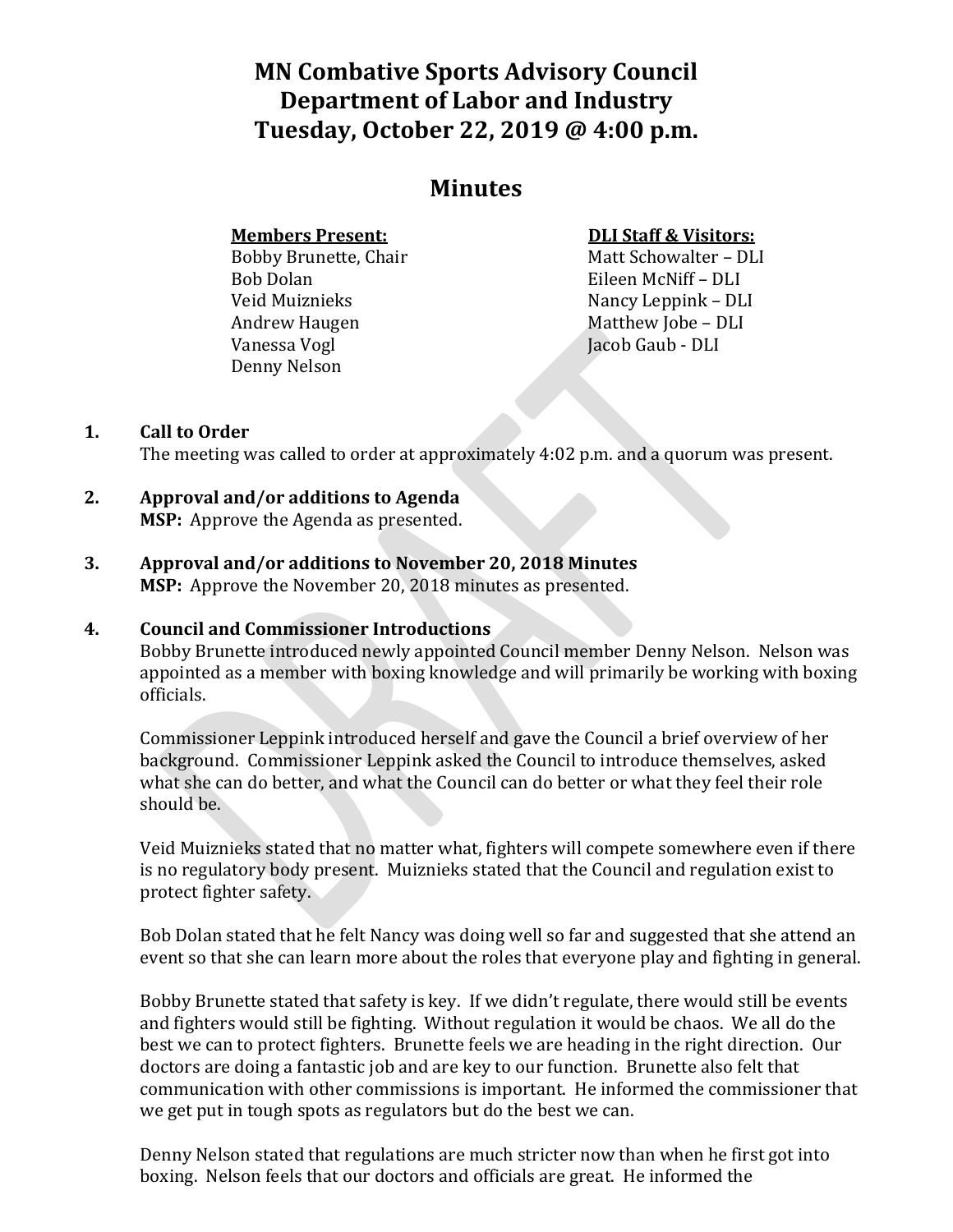Commissioner that our boxing officials work their up the ranks by developing their skills in the amateurs and then being called up to work pro events when they are ready. He echoed the statements of other Councilors saying safety is the main thing.

Andy Haugen stated that he interned with the UFC and had the ability to see how regulation exists around the world.

Commissioner Leppink let the Council know that she plans on engaging with the Council and drawing from their experience when making decisions.

#### **5. Financial Update**

Jacob Gaub presented to the Council a financial update. Gaub gave an overview of finances from 2013 to present and also discussed current outstanding civil penalties that were issued by the Department.

Muiznieks asked if the Department has any power to ensure that the civil penalties were paid. Muiznieks was informed that would be covered under the legal update.

Gaub went on to give an overview of the Fiscal Year 2020 budget.

Muiznieks asked if there was the expectation to remain in the black at the end of FY20?

Gaub stated that there was been a drop in available cash, but it was expected that there would be a much greater drop in FY19 then there actually was. Gaub pointed out that the UFC event in June 2019 definitely gave the program a boost. Gaub went on to explain that State Program Administrator, Matt Schowalter, had other duties assigned within the Department so his full salary did not come out of OCS's budget. Combative sports does not bring in enough revenue to dedicate Schowalter full-time to OCS. Gaub said that a couple years down the road the Department could reassess where OCS is at and see if any changes need to be made from a financial standpoint. Gaub discussed how the Department dropped officials fees beginning in July 2019 and there's hope that the decrease in fees will result in more events.

Brunette expressed how with the events taking place at The Armory in Minneapolis, there seems to be a lot of tickets being comped which the Department does not currently count towards event fee calculations. Brunette wondered if it was known how much money was being lost on the comped tickets?

Schowalter stated that according to the event fee spreadsheets completed by the promotion of these events, they are comping no less than 50-60% of the total attendance. The Commissioner does have the ability to set the number of comps that won't count towards the event fee calculation, but as of yet, nothing has been decided.

### 6. **Legal Update**

OCS Legal Counsel, Matt Jobe, informed the Council that the changes to officials fees, and the elimination of the manager and announcer license type, did pass legislation and went into effect in July 2019. Jobe went on to explain that there are currently no other outstanding legislative proposals.

Jobe discussed the two outstanding \$10,000 fines issued to promoters that held an illegal event. The Department's decision to issue the penalties was confirmed. As of now, the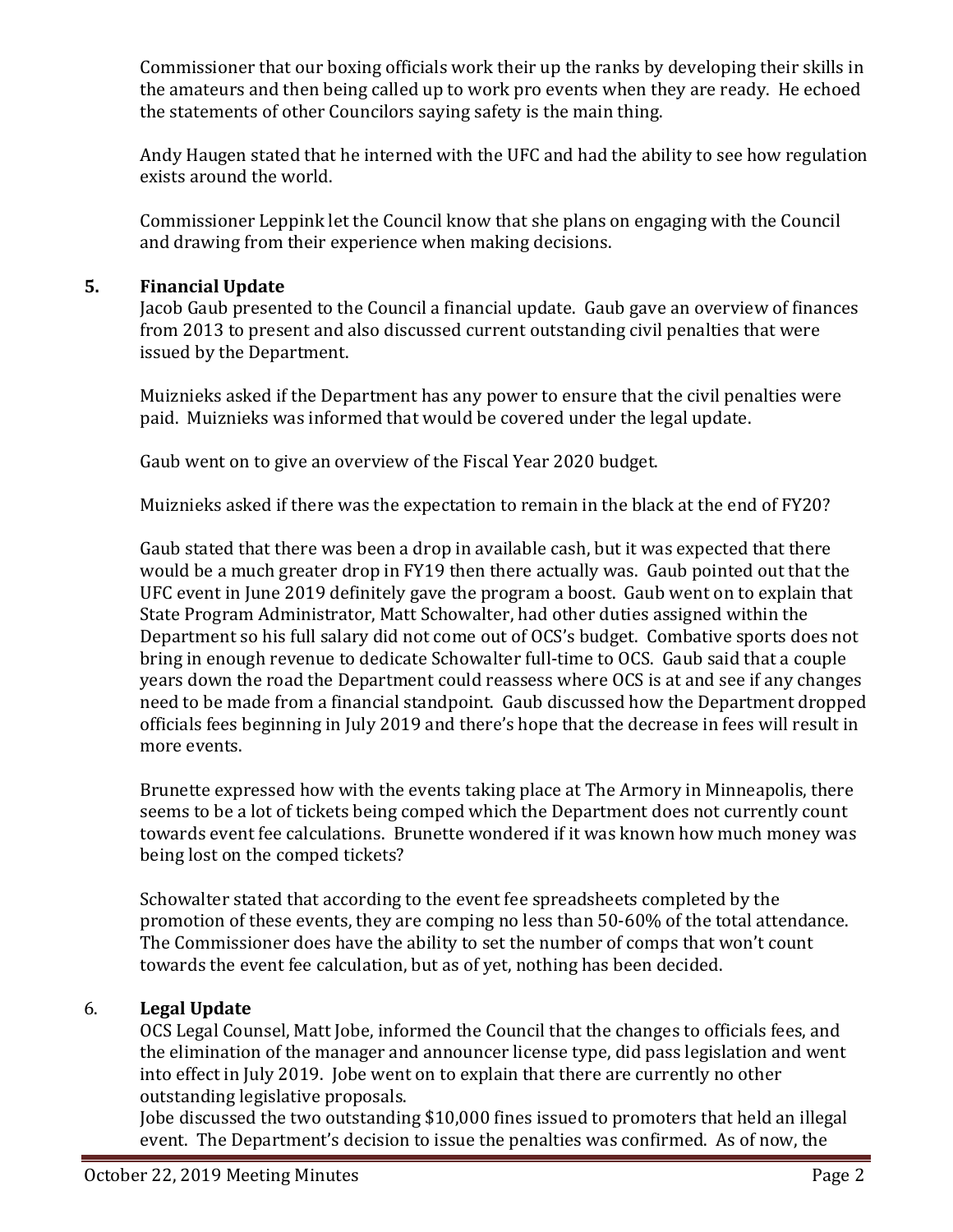Department has not received any payments from the two individuals and the Department will explore issuing judgements in court. Although the fines would go directly to OCS's budget, it is unlikely that the fines are ever paid, but the Department is doing what they can to try and collect.

Jobe stated that we do have one grievance that is currently in litigation and is pending a pre-trial hearing. The two parties involved have been trying to come to an agreement, but that has not happened as of today. Any other grievances that have been received by the Department have been handled.

Jobe informed the Council that there have been discussions as of late about what the Department should be regulating. Statute says that we don't regulate amateur boxing and although statute does give us the ability to regulate other martial arts, the Department is not set up to do so.

Muiznieks asked if kickboxing fit under the statutory umbrella and if there could be pushback should we choose to regulate?

Jobe stated that the statute covers everything and that it is possible to have pushback.

Schowalter stated that statute does have a provision allowing for events involving students fighting each other, or events overseen by a third party sanctioning organization, to not be regulated by the Department. Currently, the kickboxing events are being overseen by recognized sanctioning bodies.

Brunette stated that years ago the Commission used to license people in amateur boxing. USA Boxing still regulated, but the Commission had oversight. As it currently stands, USA Boxing has direct access to our records and suspensions, but we don't have direct access to their suspension list. It's only by chance that we will discover someone that is suspended in amateur boxing. With so many fighters competing in multiple sports, it's important that we know if someone is trying to compete in an event regulated by OCS, they aren't under suspension in amateur boxing. Brunette wonders if OCS can have some sort of oversight over amateur boxing?

Jobe states that OCS could have oversight over amateur boxing, but it would have to a change made by the Commissioner and legislature.

Brunette asks to discuss the possibility of requiring promoters to use a set number of local fighters on their cards? He expresses that he's been contacted by individuals that are concerned with out-of-state promoters not using local fighters on their cards.

Jobe asks what the goal of requiring promoters to use local fighters would be? He wonders if these out-of-state promoters would still choose to do business in Minnesota if they required to use local fighters.

Brunette feels that out-of-state promoters would continue to do business in Minnesota if they were required to use local fighters.

Mark Nelson asks if something like that would apply any sports event such as football, basketball, baseball, etc?